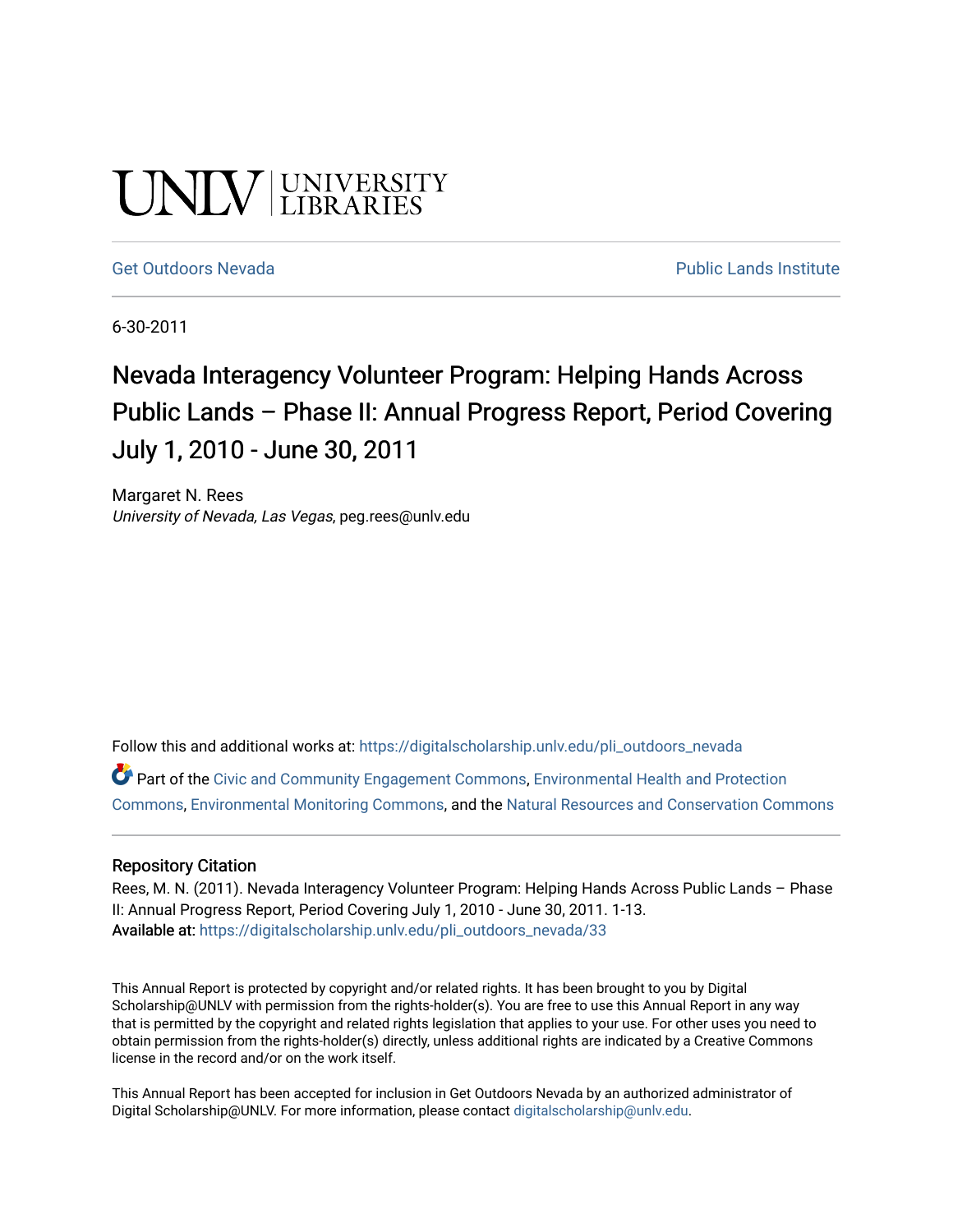

# **ANNUAL PROGRESS REPORT**

University of Nevada, Las Vegas Period Covering July 1, 2010 - June 30, 2011

Cooperative Agreement Number H8R07060001 Task Agreement Number J8R07070001

Nevada Interagency Volunteer Program: Helping Hands Across Public Lands – Phase II

Executive Summary

- From July 1, 2010 to June 30, 2011 the Volgistics database has increased the number of records from 6,536 to a total of 8,460 records at the end of this period.
- Website activity this year averaged 1,110 hits per month, with an average of 2,347 pages viewed per month.
- The team attended 11 community outreach events resulting in 2,455 direct contacts and 393 new mailing list records.
- The Interagency Volunteer Program (IVP) completed a total of 71 volunteer events contributing a total of 17,784 volunteer hours.
- A total of 131 volunteers completed orientations and trainings with the IVP.
- A total of 134 volunteers attended the recognition banquet.
- The IVP team filed a no-cost extension to SNPLMA.
- The project manager has submitted the CESU extension request to UNLV Office of Sponsored Programs.
- The IVP team revised and updated the Interagency Volunteer Team Standard Operating Procedures manual.
- The IVP is in the review process of the volunteer orientation training class

Task 1. Refine and maintain a quality Web-based volunteer database.

• The Volgistics volunteer database is now populated with 8,460 records, representing an increase of 1,924 individuals from July 1, 2010.

Task 2. Manage, update, and administer an IVP Website.

Website activity tends to fluctuate depending on the time of year. Website averages for July 1, 2010 through June 30, 2011 are as follows:

- An average of 1,110 hits per month.
- An average of 2,347 pages viewed per month.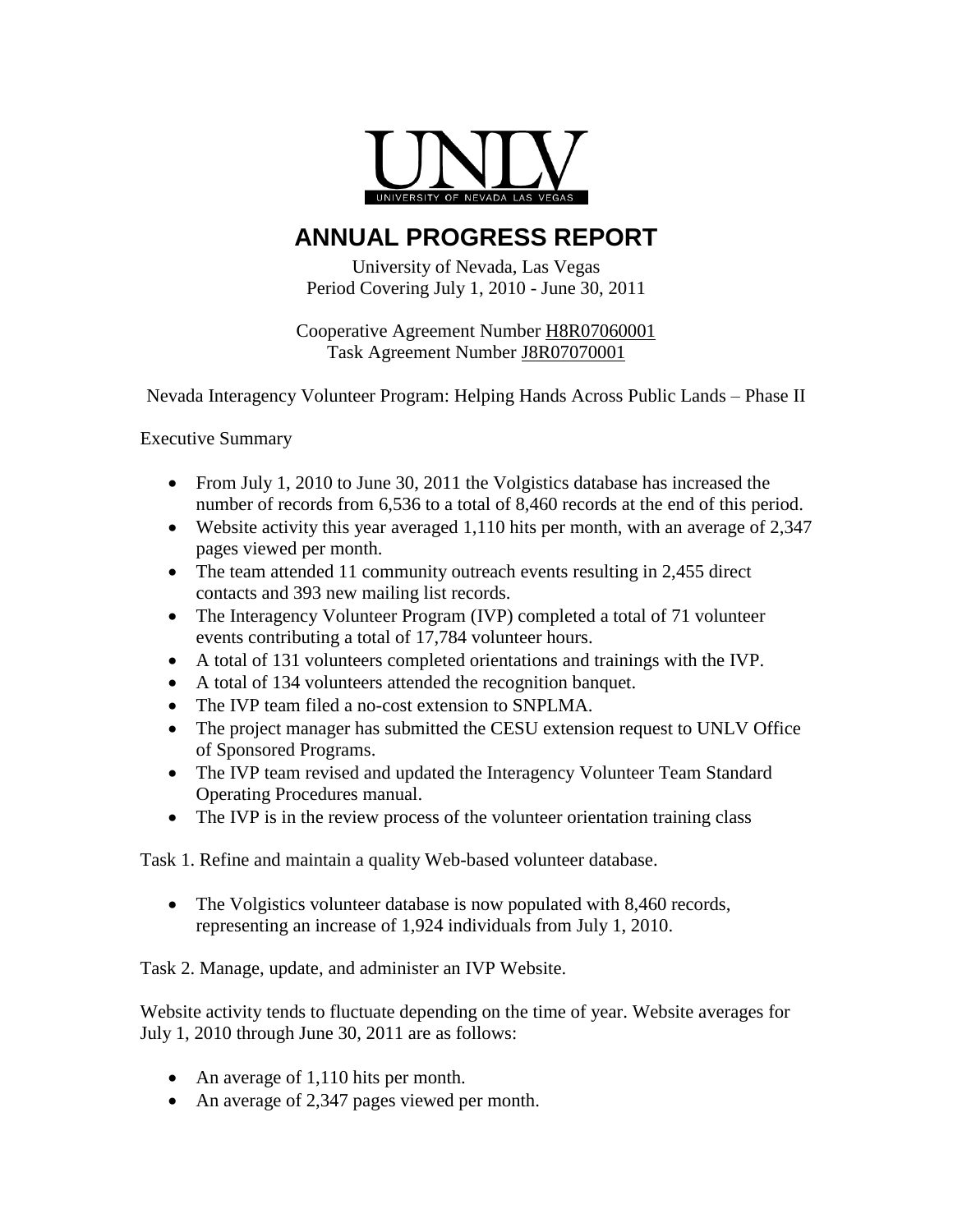Task 3. Evaluate and revise, as appropriate, Standard Operating Procedures (SOPs) for all areas of interagency volunteer management.

The Interagency Volunteer Team (IVP) met at least once each month to coordinate volunteer events, develop training agendas, establish recruitment strategies, plan the recognition event and coordinate support for other SNAP teams.

The Interagency Volunteer Team conducted a thorough view of the current SOP's and updated them as needed.

- During Q1 the Interagency Volunteer Team (IVP) met three times, with its primary focus on the Carp Rodeo, Volunteer Recognition Banquet, NAI Conference Presentation, and planning for spring events and training schedule.
- During Q2 the Interagency Volunteer Team (IVP) met twice, with its primary focus on the NAI Conference Presentation, Advanced Supervisor Training, Orientation Automation Project, and planning for spring events and training schedule.
- The IVP team filed a no-cost extension to SNPLMA. The team asked for an extension until 2013 with the understanding that the NPS and USFS would likely close out in 2012. This extension was approved by the SNAP board and has been sent to SNPLMA for review.
- The IVP project manager has submitted a request for a CESU extension between National Park Service and the Public Lands Institute. The goal is to have the CESU extension mirror that of the SNPLMA extension request. The project manager has submitted the CESU extension request to UNLV Office of Sponsored Programs.
- The IVP team revised and updated the Interagency Volunteer Team Standard Operating Procedures manual as needed.
- PLI has contracted with the University of Nevada Las Vegas Distance Education program to complete this web-based, interactive training delivery system by August 2011. The IVP is in the review process of the volunteer orientation training class

Task 4. Evaluate and update strategies and tools for volunteer recruitment.

The IVP team continues to deliver the Get Outdoors Nevada electronic newsletter. The enewsletter replaces the monthly text-only email updates, which all active volunteers and mailing list recipients receive. It is a dynamic HTML based newsletter that is archived at the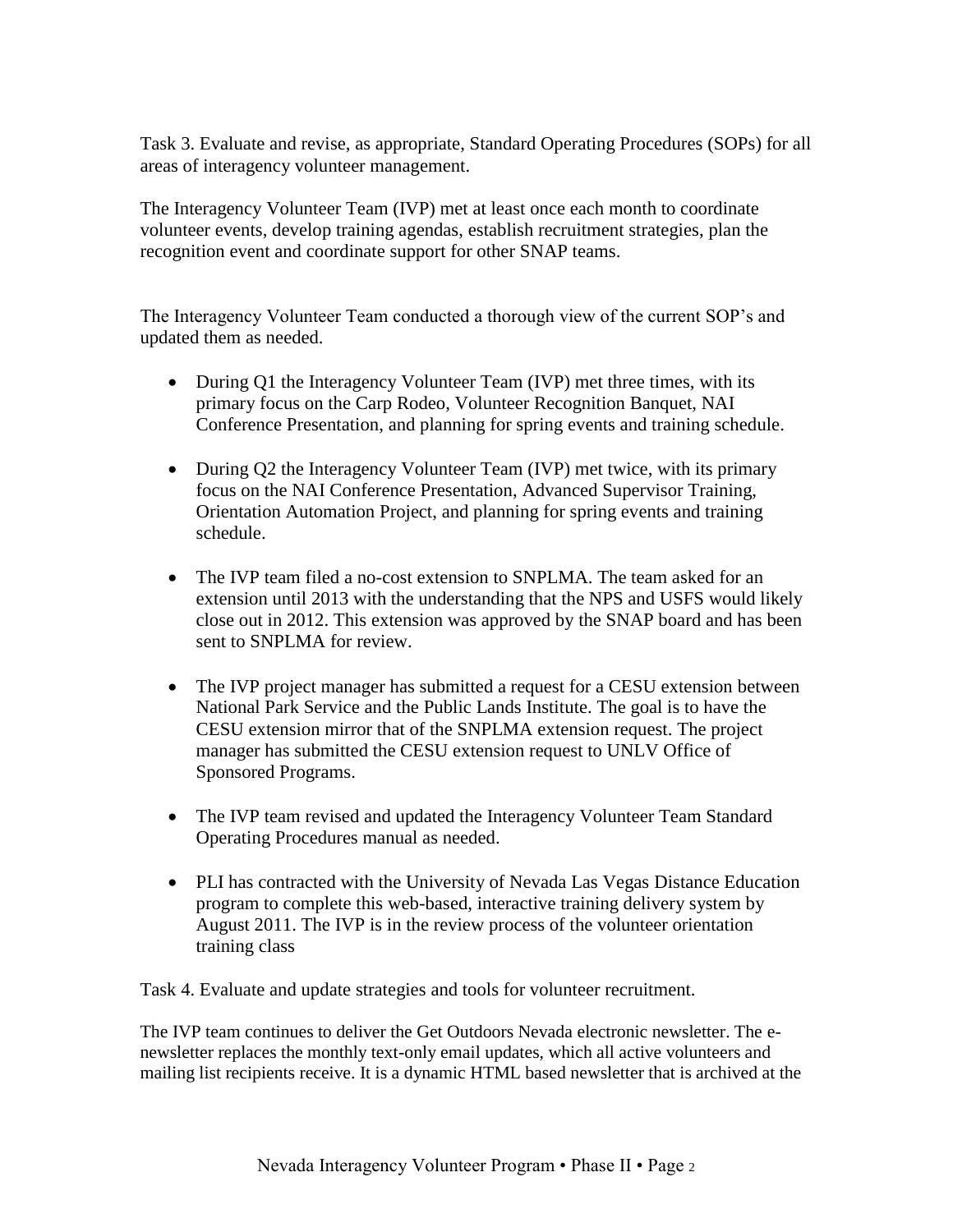Get Outdoors Nevada blog spot, and accessible from the home page of the website. The newsletter compliments the website and contains the following sections:

- Upcoming events
- Current volunteer positions
- Current trainings
- A volunteer spotlight
- A list of work accomplished by volunteers in the previous month
- $\bullet$  A safety tip
- A SNAP conservation project spotlight
- A desert ecosystem spotlight

The monthly newsletter continues to be well received. The newsletter is not only being sent to volunteers in the Volgistics database, it is also being forwarded to many other organizations. For example, the newsletter is now distributed to the City of Las Vegas, Bailey Middle School staff, faculty and students at UNLV, and to a number of Clark County commissioners.

The Get Outdoors Nevada Website continues to receive many compliments about the newsletter. It continues to be a great recruitment tool.

In addition, 11 community outreach events were attended. Staffed by the Public Lands Institute, these events are an opportunity to personally meet and recruit new people to volunteering with Get Outdoors Nevada. Table 1 contains a summary of the contacts made.

| <b>Event Name</b>            | Number of              | Number added to     |
|------------------------------|------------------------|---------------------|
|                              | <b>Direct Contacts</b> | <b>Mailing List</b> |
| Carp Rodeo                   | 176                    | 78                  |
| Labor Council for            | 150                    | 50                  |
| Latin American               |                        |                     |
| <b>Advancement National</b>  |                        |                     |
| Convention                   |                        |                     |
| <b>Volunteer Recognition</b> | 134                    |                     |
| <b>Banquet</b>               |                        |                     |
| <b>National Trails Day</b>   | 534                    | 62                  |
| <b>UNLV Spring</b>           | 56                     | 35                  |
| <b>Involvement Fair</b>      |                        |                     |
| <b>PEP Summit</b>            | 43                     | 0                   |
| Geocaching                   |                        |                     |
| Party for the Planet         | 335                    | 32                  |
| 2011                         |                        |                     |
| Green Fest                   | 601                    | 61                  |
| Science Expo                 | 100                    | 24                  |
| <b>UNLV</b> Festival of      |                        | 23                  |
| Communities                  |                        |                     |

Table 1. Community Outreach Attendance July 1, 2010- June 30, 2011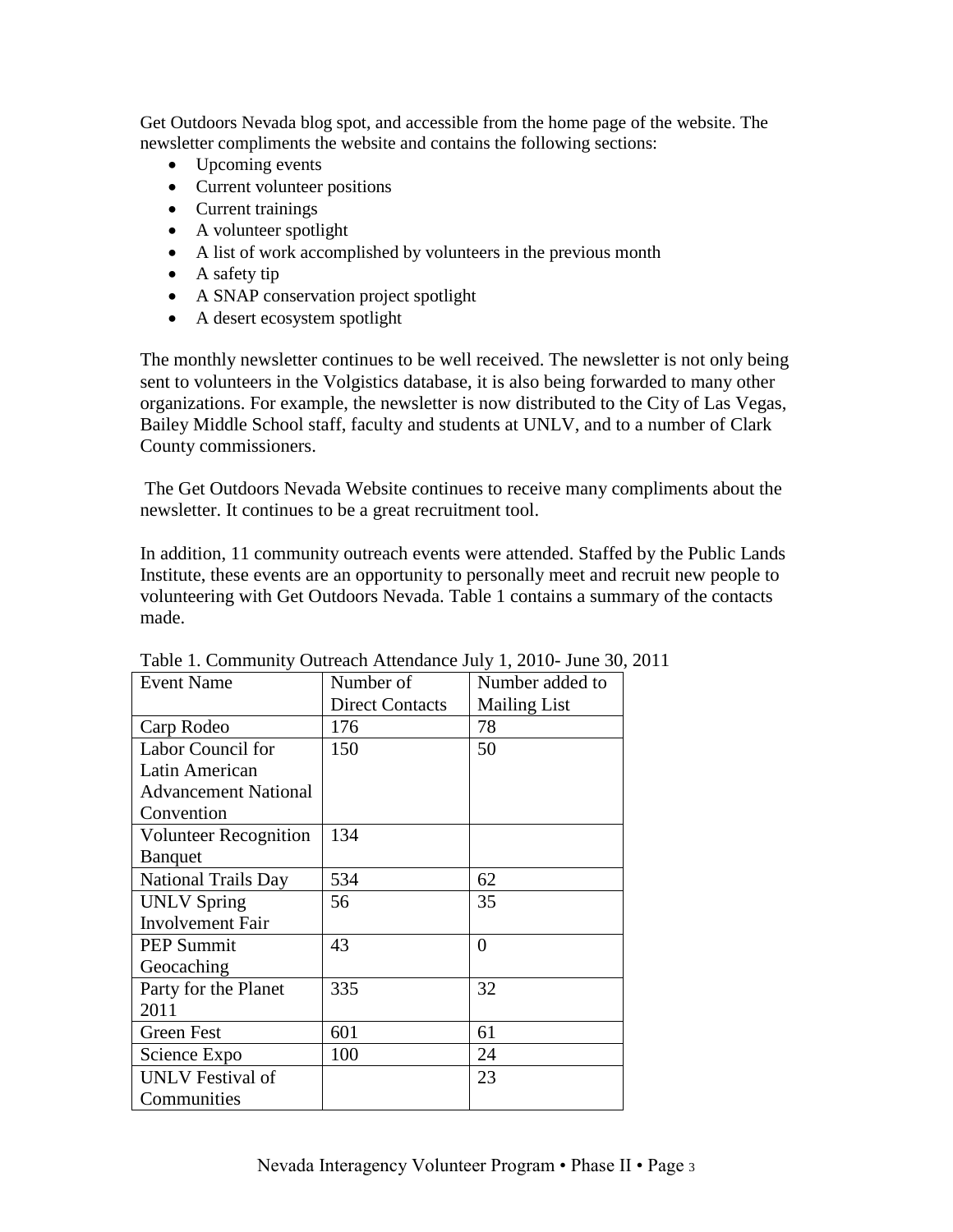| <b>Spring Celebration</b> | 251 |  |
|---------------------------|-----|--|
| <b>Family Festival</b>    |     |  |

*Table 1 shows the number of contacts made at community outreach events and the mailing list sign ups that resulted from these contacts.*

Task 5. Support Agency Departments and SNAP Teams with conservation projects that require volunteer workforce on the public lands.

The Interagency Volunteer Program (IVP) supported a number of SNAP teams in a variety of ways (i.e., recruiting, staffing, and advertising). In their efforts, IVP supported a total of 71 volunteer events, wherein volunteers contributed a total of 17,784 volunteer hours.

The following is a compilation of all volunteer events from July 1, 2010 through June 30, 2011:

# **Pahranagat Valley Carp Rodeo Event**

July 17, 2010 **–** Pahranagat National Wildlife Refuge - USFWS A total of 108 youth and 184 adults participated in the 1st annual Pahranagat Carp Rodeo, initial planning for the 2nd annual carp rodeo is underway.

#### **Conservation Transfer Area Clean Up Event**

August 21, 2010**-** Conservation Transfer Area – BLM Forty volunteers, including Shadow Ridge HS students and staff, contributed 200 hours of service assisting the BLM in removing trash and debris from the Conservation Transfer Area.

#### **National Public Lands Day – Lucky Strike Canyon**

September 25, 2010 – Red Rock Canyon NCA - BLM A total of 78 volunteers assisted the BLM in successfully removed 35 cu. yards of debris and installed 25 feet of post and cable.

#### **National Public Lands Day – Great Unconformity**

September 25, 2010– Great Unconformity – BLM Fifteen volunteers contributed 60 hours of service assisting the BLM in removing trash and debris from the Great Unconformity.

#### **National Public Lands Day** – **Moapa Valley**

September 25, 2010 **–** Moapa Valley - USFWS Ten volunteers contributed 28 hours of service assisting the USFWS in planting 290 onegallon pots of native grasses, aquatic plants, and ash trees adjacent to the newly reconstructed Fairbanks spring outwash channel.

#### **National Public Lands Day** – **Lake Mead**

September 25, 2010 **–** Boulder Harbor - NPS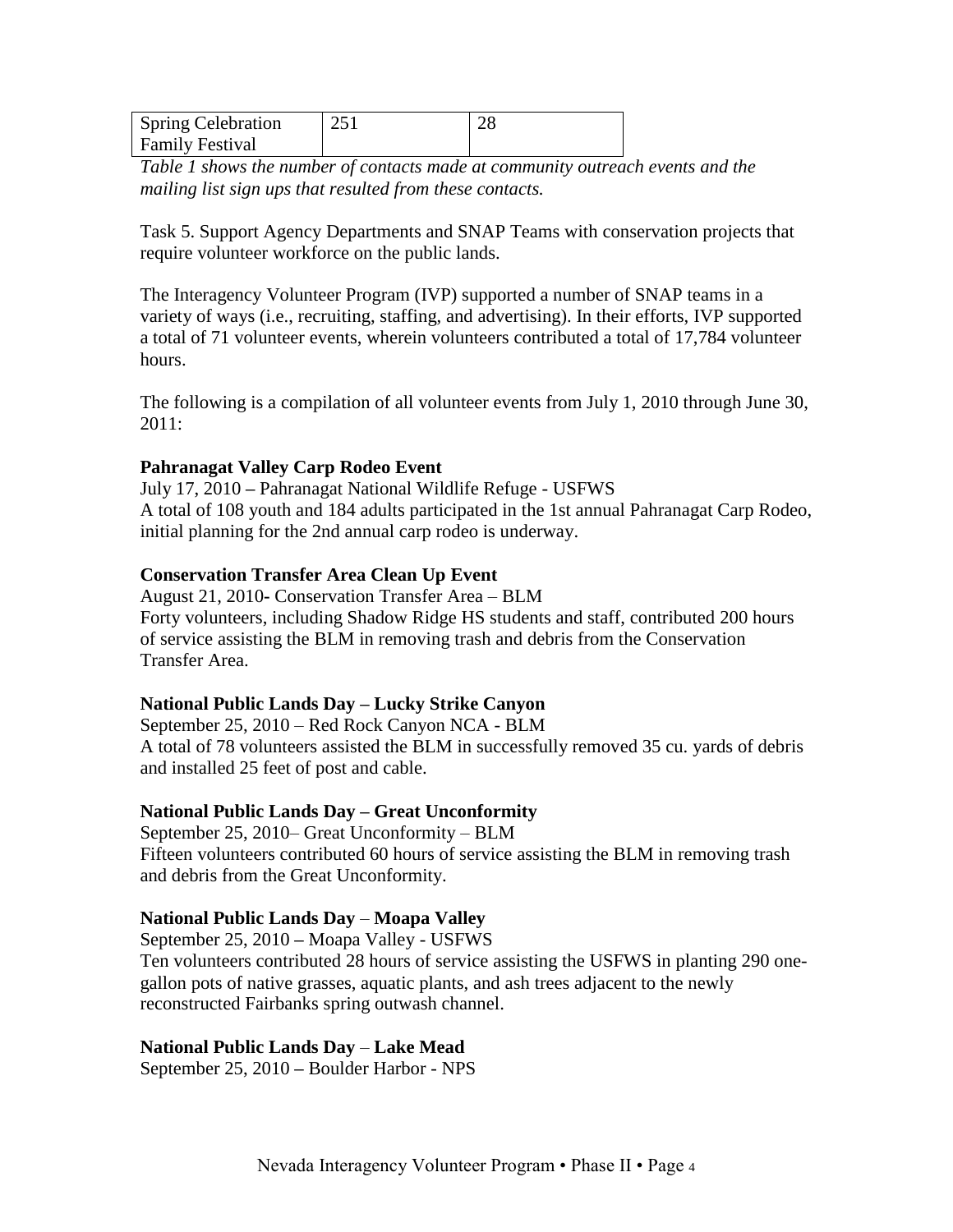A total of 113 volunteers contributed 452 hours assisting the NPS in successfully removing 9 cubic yards of garbage and 1200 lbs of glass. This project helped to prepare the Boulder Harbor area for the Bridging America Event parking.

# **Stewardship Saturday – Fairbanks Native Planting**

September 25, 2010- Ash Meadows - USFWS

A total of 43 volunteers salvaged 117 plants in 1 gallon pots from the proposed Birdsong Loop trail and also cleared overgrown brush and other obstacles around 3000 feet of existing trail.

# **Desert Oasis HS Clean-up**

September 25, 2010- Desert Oasis HS - BLM Forty volunteers from Desert Oasis HS removed 20 cubic yards of debris from the vacant BLM parcel adjacent to their school.

# **Moapa Valley NWR Tidy-up**

October 2, 2010-Moapa Valley NWR- USFWS Fourteen volunteers cleared three acres of construction debris, dead plant matter, and weeds.

# **Upper Lake Seed Sowing**

October 9, 2010- Pahranagat NWR- USFWS Two volunteers hand-tilled and planted native seeds about ½ acre of Upper Lake bank.

# **Cottonwood Cove Beach Clean-Up and Eco-Drive**

October 9, 2010- Cottonwood Cove-NPS A total of 223 volunteers participated. \*\*Recruitment through getoutdoorsnevada.org and newsletter, reservations taken by NPS.

#### **Bridging America – Celebration Event**

October 14 and 16, 2010- NPS Over 600 volunteers donated approximately 4000 hours. \*\*Various recruitment methods used by NPS, including getoutdoorsnevada.org and newsletter, all reservations taken by NPS.

#### **Birdsong rail Construction**

October 23, 2010 **–** Corn Creek – USFWS A total of 34 volunteers completed the construction of 1300 feet of trail.

# **Fairbanks Native Planting**

October 23, 2010 **–** Ash Meadows – USFWS Eleven volunteers planted 212 - 1 gallon plants along 500 feet of the Fairbanks outwash channel.

#### **Step Ladder**

October 23, 2010 **–** Middle Kyle – USFS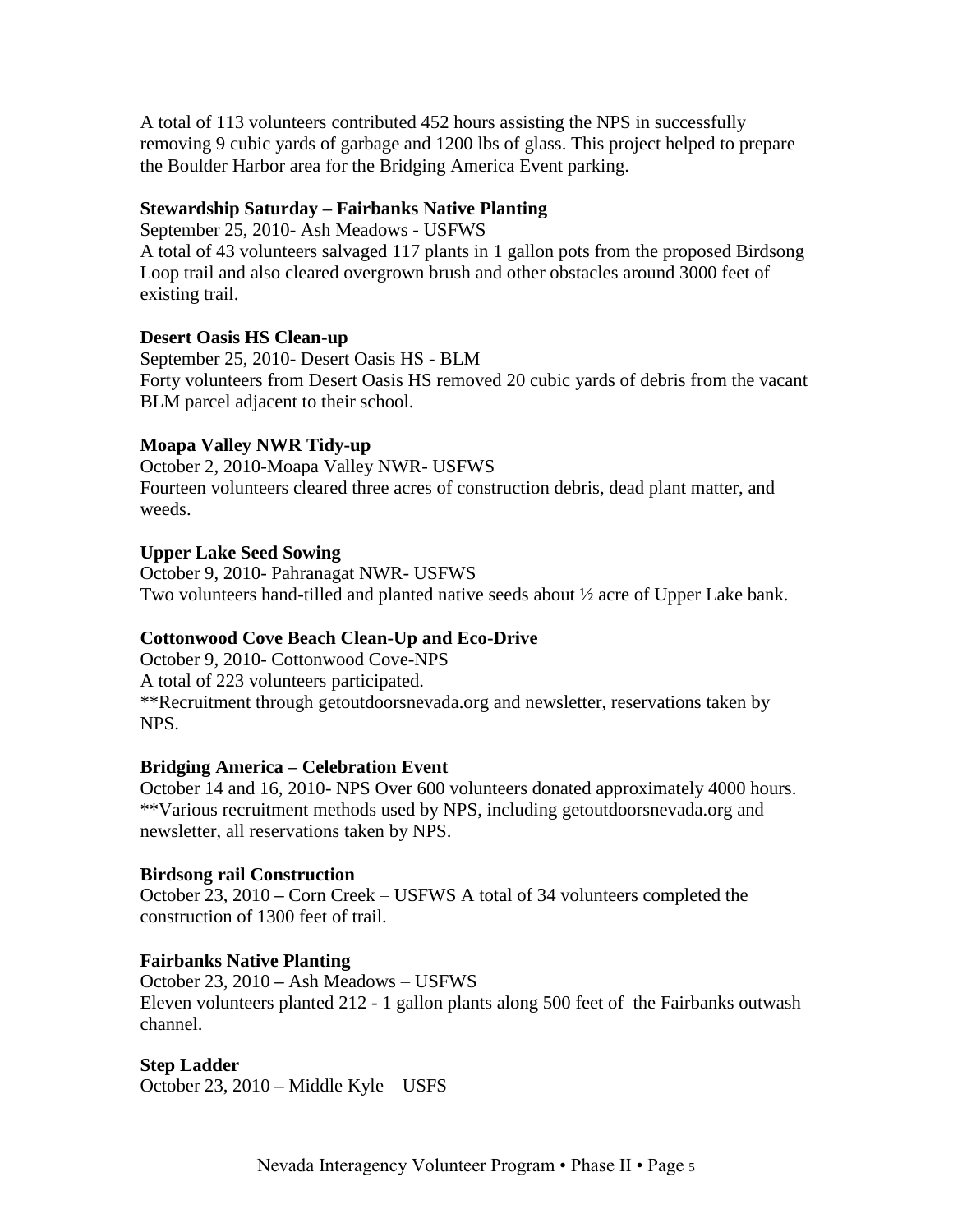Three volunteers finished the project of establishing 75 ft. of out-slope of tread, contouring backslope, etc.

# **Sunrise Mountain Clean Up**

October 25– Sunrise Mountain – BLM Seventeen volunteers removed 250 cubic yards of trash

# **Las Vegas Boat Harbor Clean-up & Eco-Dive**

October 30, 2010- NPS Thirty volunteers donated 120 hours. \*\*Recruitment through getoutdoorsnevada.org and newsletter, reservations taken by NPS.

# **Make a Difference Day**

October 30, 2010- Red Rock Canyon- BLM A total of109 volunteers contributed 606 hours completing 8 projects including; painting kiosks, replacing signs spreading landscaping stones, building concrete pads for BBQ's, planting native vegetation, repairing ¼ mile of trails at Red Springs, ½ mile of trail at Turtle Head Peak Trail, and ¼ mile of trail around the fee station.

# **Birdsong Trail Construction**

October 30, 2010 – Corn Creek - USFWS Fourteen volunteers completed the construction of 1000 feet of trail.

# **Sloan Canyon – Clean Up**

November 5, 2010 **–** Sloan Canyon- BLM A total of 6 Volunteers worked with NDOT and Southwest tactical to remove 140 cubic yards of trash from the shooting area of Sloan Canyon.

# **Sloan Canyon- Clean Up**

November 6, 2010 **–** Sloan Canyon- BLM Nine volunteers removed 100 cubic yards of trash from the shooting area of Sloan Canyon.

# **Cattail Cutting**

November 6, 2010– Ash Meadows-USFWS This event was cancelled. Not enough people signed up.

# **Birdsong Trail Construction**

November 6, 2010- Corn Creek- BLM A total of 34 volunteers completed the construction of 1200 feet of trail.

# **America Recycles Day**

November 13, 2010- Lake Mead NRA- NPS Callville Bay Marina Forty volunteers donated 160 hours.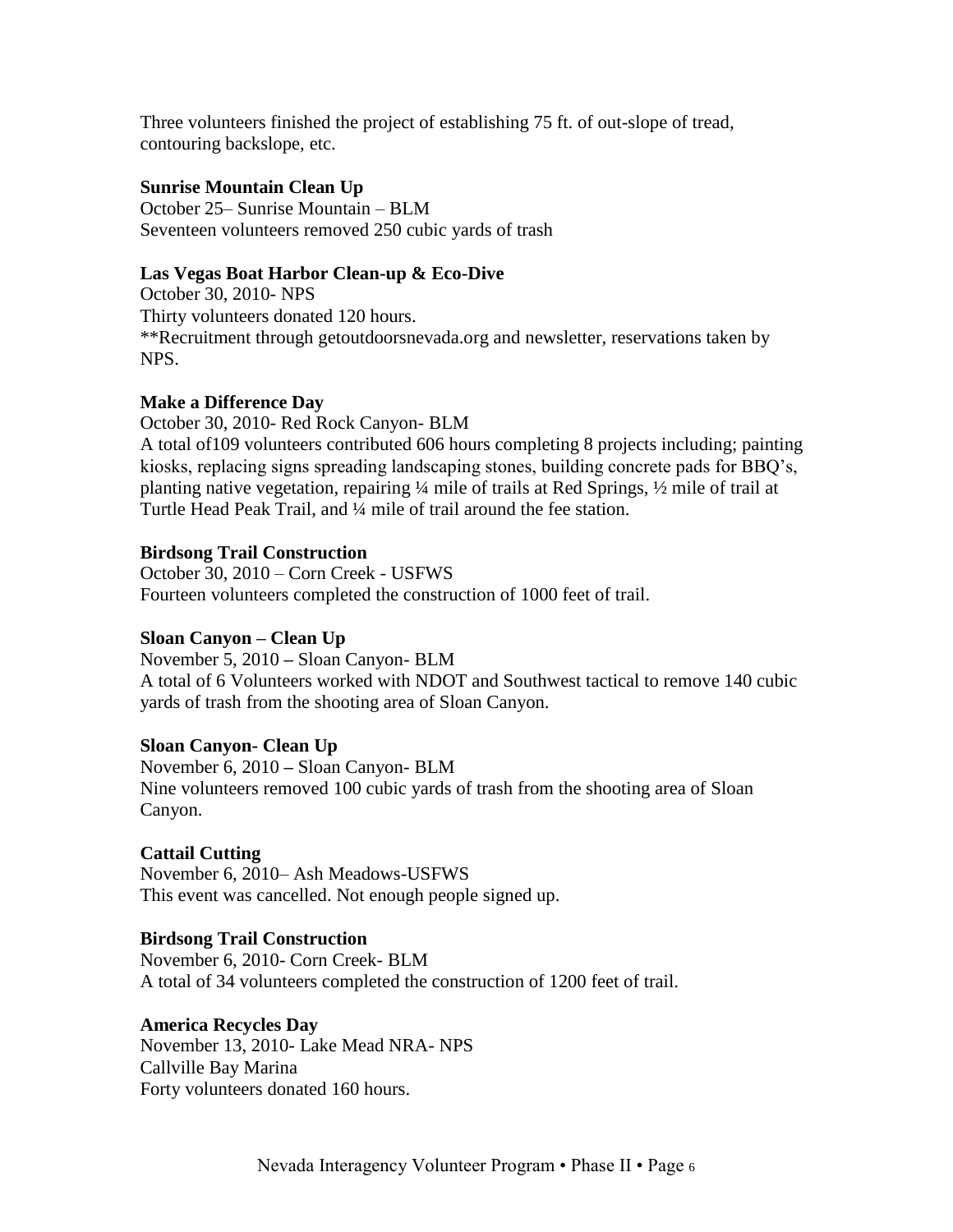\*\*Recruitment through getoutdoorsnevada.org and newsletter, reservations taken by NPS.

# **Weed Removal and Plant**

November 20, 2010- Moapa Valley National Wildlife Refuge- USFWS A total of 35 volunteers removed thousands of palm tree sprouts and cleared 1/3 of an acre of overgrown weeds. Two large empty planters were filled with soil and planted with native species.

# **Stewardship Saturday**

December 4, 2010- Ash Meadows- USFWS Fourteen volunteers cleared about 200 feet of overgrown vegetation along the Crystal stream channel.

# **Lovell Canyon Clean-Up**

December 11, 2010- Lovell Canyon-USFS Schylar Brown and members from troop # 624, along with two volunteers from Get Outdoors Nevada removed 35 cubic yards of debris from a shooting area off of Lovell Canyon road

# **Bailey Middle School Field Trip**

December 14, 2010- The Great Unconformity- BLM A total of 28 Bailey Middle School students cleaned up 10 cubic yards of trash as part of a service-learning based field trip to the Great Unconformity

# **Lovell Canyon Clean-Up**

January 8, 2011- Lovell Canyon- USFS Sixteen volunteers removed 32 bags of trash (512lbs), 150' of barbed wire, seven onegallon buckets of glass, one pickup truck load of wood, signs, miscellaneous trash and one large campfire ring.

# **Route Restoration Project**

January 15, 2011- Lovell Canyon- USFS Seventeen volunteers restored 239 ft of a 15 ft wide user created route and removed one bag of trash.

# **Martin Luther King Jr. Day Project – Route Restoration**

January 17, 2011- Lovell Canyon- USFS A total of 24 volunteers restored 249 ft. of a 15 ft wide user created route and 1 bag of trash.

# **Cattail Cutting**

January 22, 2011- Ash Meadows NWR- USFWS Ten volunteers removed one dump-truck load of cattails along approximately 200 yards of Crystal Spring outflow.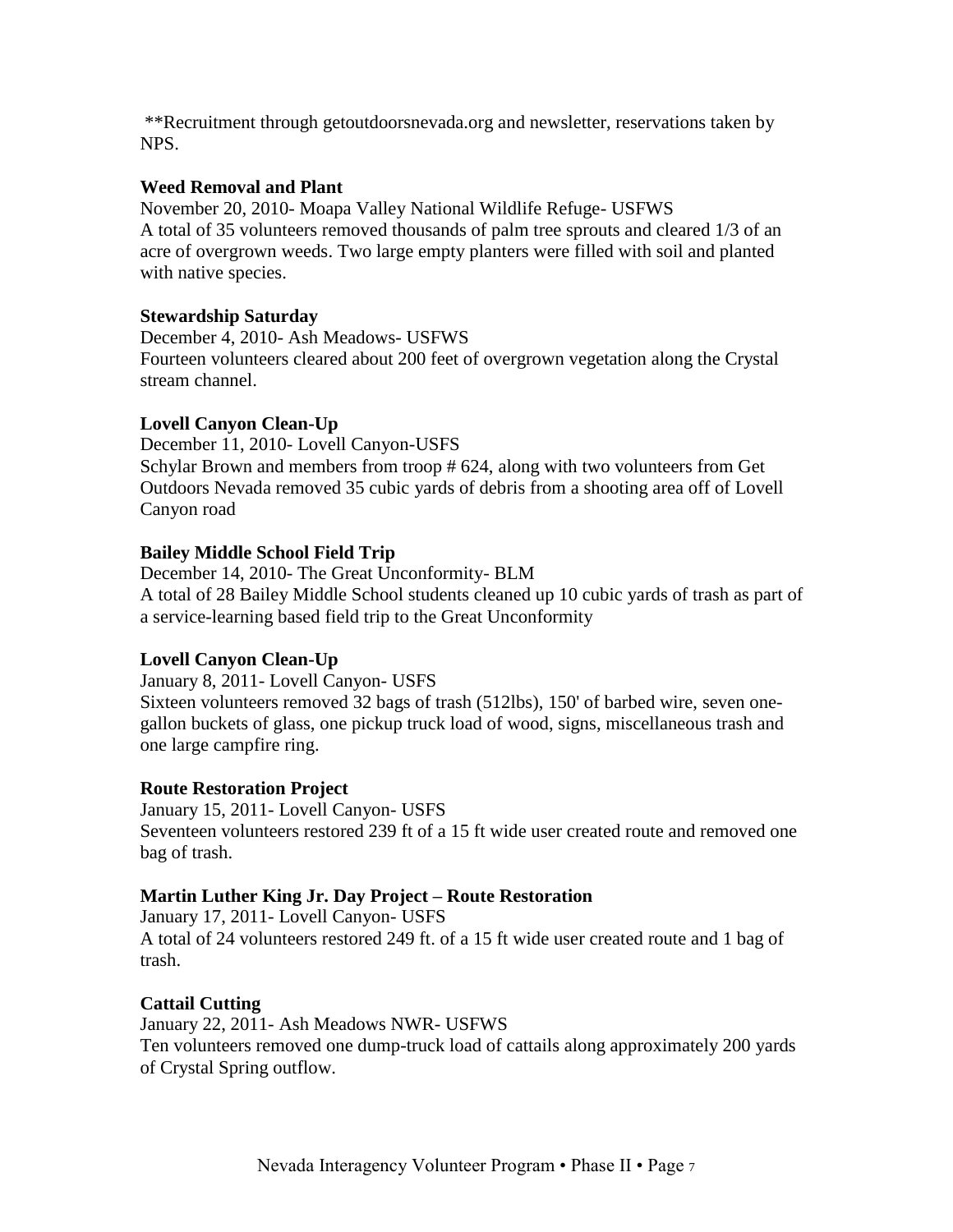# **Mesquite Groves Clean-Up**

#### January 22, 2011-Parump- BLM

With the efforts of the Nevada Conservation Corps (10-person crew, 1-18 thru 1-21 & 200 cu yards) and the community volunteers (7-BLM, 15-volunteers, 1-22 & 80 cu yards), a total of 280 cubic yards of trash were removed and there was participation in one on camera news interview on KPVM-TV Channel 41.

<http://www.youtube.com/user/KPVM41#p/search/0/o-OoiB-0dtU>

#### **South Hollywood Clean-Up**

January 29, 2011-Hollywood and Vegas Valley- BLM Eighty volunteers removed 140 yards of trash.

#### **Road Decommissioning**

January 29, 2011- Desert Wildlife Refuge- USFWS This event was cancelled.

#### **Pick Up Your Shoot**

February 5, 2011- Sloan Canyon- BLM A total of 109 volunteers removed 40 cu yards of recyclables and 60 cu yards of other garbage and debris.

#### **Bailey Middle School Field Trip**

February 15, 2011- The Great Unconformity- BLM Seventy students removed two cubic yards of trash.

#### **Weed Pull**

#### February 19, 2011- Corn Creek- USFWS

Due to inclement weather and lower than expected turn-out, focus of event was changed to plant salvage. Seven volunteers salvaged salt grass from an area which is to become a staging area for the upcoming pond dredging. Volunteers helped save a lot of salt grass from being trampled under digging equipment tires. The salt grass is now at CSN nursery for propagation to use at the new visitor center. A total of 142 one-gallon pots and 37 - 2' x 4' flats of salt grass were salvaged.

#### **Cattail Cutting**

February 26, 2011- Ash Meadows- USFWS Five volunteers from Las Vegas and Amargosa removed cattails along 40 linear meters of Kings Pool outflow.

#### **Family Day**

February 26, 2011- Lake Mead- NPS

A total of 42 volunteers donated 168 hours despite the rainy weather. Volunteers trimmed 40 oleander trees and filled one and a half six yard dumpsters. After completing the project, 30 volunteers attended an interpretive program on the desert tortoise and leave no trace principles.

#### **Alpha Epsilon Delta Clean-Up**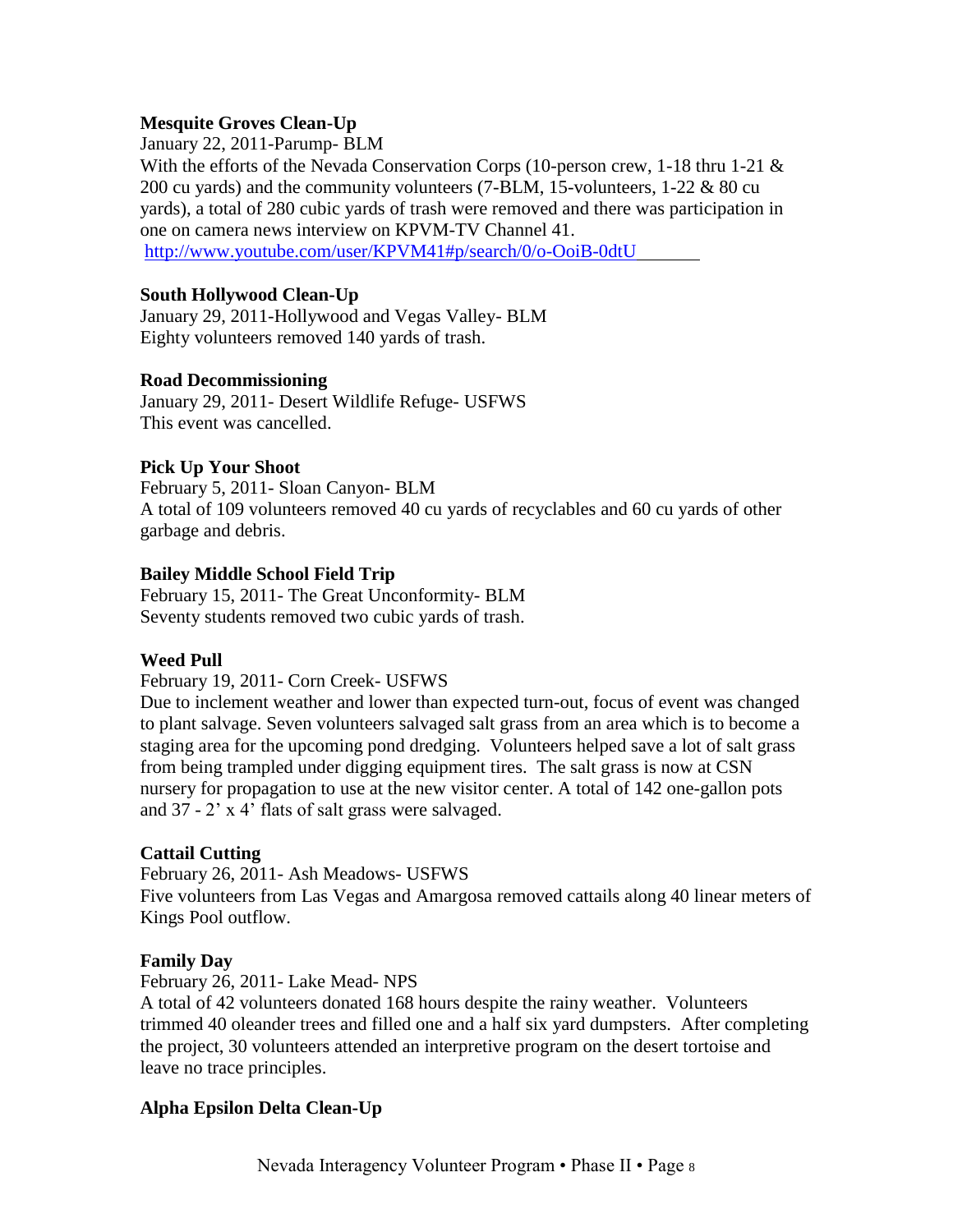February 26, 2011- Iron Mountain and Decatur- BLM A total of 49 volunteers removed 55 cubic yards of trash.

#### **Road Decommissioning**

March 5, 2011- Corn Creek- USFWS Eleven volunteers turned 300 meters of road from two tracks to one track by use of vertical mulch and slash. Six cubic yards of trash removed for proper disposal.

#### **Sahara Mustard Pull**

March 5, 2011- Lake Mead- NPS Twelve volunteers contributed 60 hours to pull invasive Sahara Mustard weed on 1/3 of an acre of beach at Sandy Cove or approximately 120 pounds of plant material.

#### **Tropical and Ann Clean-Up**

March 17, 2011- Tropical and Ann- BLM Twelve volunteers removed 32 cubic yards of trash.

#### **Placer Cove Clean-Up**

March 19, 2011- Placer Cove –NPS A total of 37 divers and 55 volunteers assisted with the removal of 12 cubic yards of trash, plus 2400 lb of glass.

#### **Native Planting at Tubb's Spring**

March 19, 2011- Ash Meadows NWR- USFWS Twelve volunteers planted 275 one-gallon pots of native grasses and ash trees around Tubb's Spring.

#### **Boy Scout Eagle Project**

March 19, 2011- Vegas Valley Drive- BLM A total of 59 volunteers removed 40 cubic yards of trash.

#### **Willow Tree Planting**

March 19, 2011- Pahranagat NWR- USFWS To increase bird habitat, nine volunteers planted 243 one-gallons pots of vegetation including trees, shrubs, forbs and graminoinds into an area covering 1.2 acres at the northwest corner of the refuge above Upper Marsh.

#### **Nelson Rd. Clean-Up**

March 26, 2011- Nelson RD- BLM A total of 23 volunteers removed 35 cubic yards of litter from the Nelson road shooting area.

# **Boy Scout Project**

March 26, 2011- Greenway RD- BLM A total of 48 volunteers removed 63 cubic yards of trash.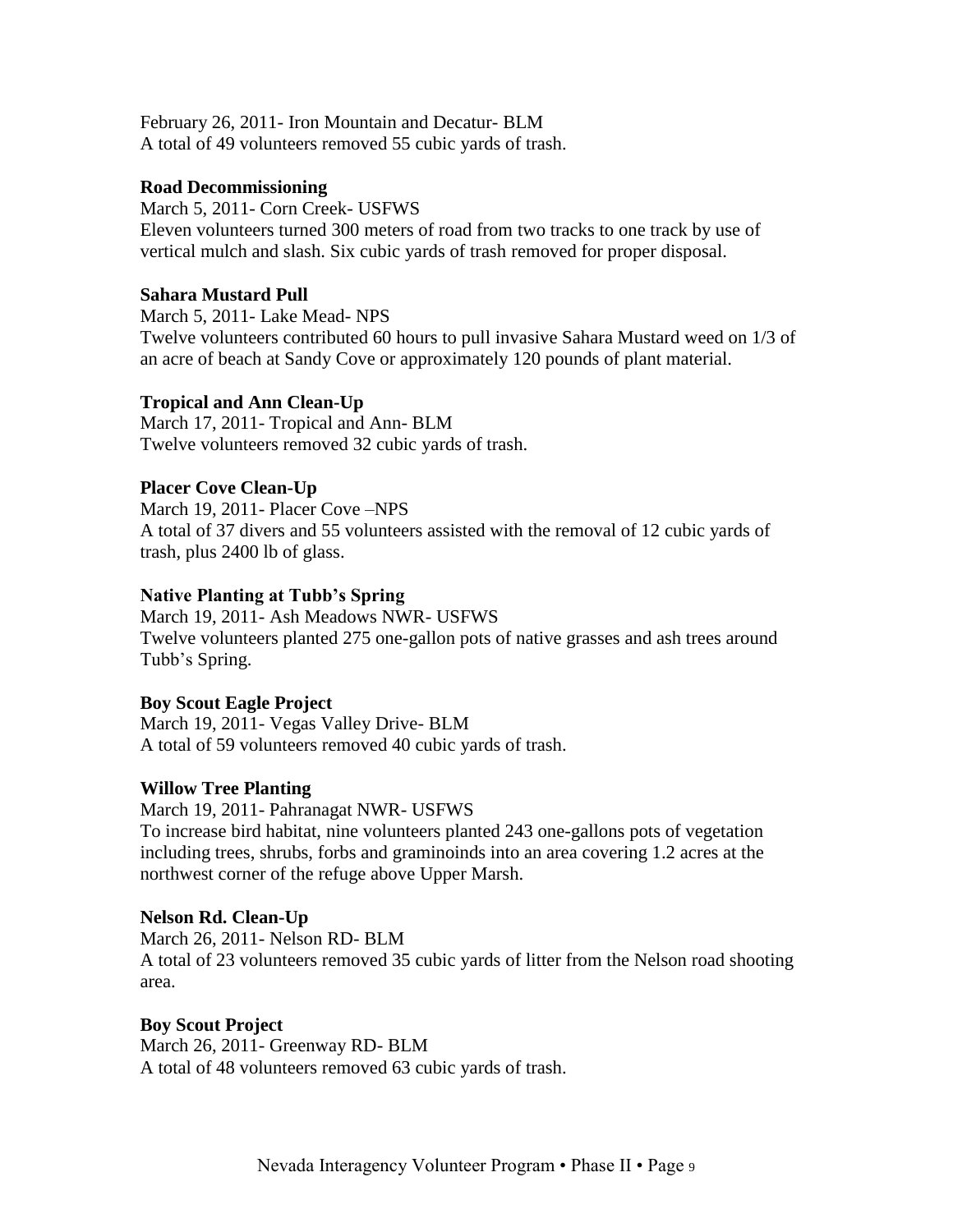#### **Great American Clean-Up**

April 2, 2011- 33 Hole Overlook, Lake Mead- NPS

175 Volunteers filled a twenty-cubic yard dumpster with trash collected from the 33 Hole overlook and along the lakeshore. Volunteers also picked up an estimated 2400 pounds of broken glass, five tires, and one Smith's grocery cart.

#### **Ash Tree Planting**

April 2, 2011- Desert Wildlife Refuge- USFWS 20 volunteers from Four Seasons Hotel planted 20 Ash Trees along the stream banks at Corn Creek.

#### **Bailey Middle School Clean-up**

April 5, 2011- Great Unconformity- BLM & NPS 70 students removed 2 cubic yards of trash.

# **Starbucks Clean-up**

April 20, 2011- Hollywood and Vegas Valley- BLM 82 volunteers removed 70 cubic yards of trash.

# **Hollywood Clean-up**

April 22, 2011- Hollywood and Vegas Valley- BLM 45 volunteers removed 50 cubic yards of trash.

#### **Red Rock Days**

April 23, 2011- Red Rock- BLM

86 volunteers removed dead and invasive plants from the parking area, planted new vegetation around the parking area, picked up trash and debris, painted one bathroom and information kiosk, placed posts to prevent parking alongside the road, Repaired gate and fencing, installed post and cable fencing around the parking area, and repaired entry road

#### **Native Planting**

April 23, 2011- Ash Meadow- USFWS 12 volunteers planted 181 one-gallon pots of native grasses and ash trees at Point of Rocks.

#### **Graffiti Removal**

April 23, 2011- Spring Mountains- USFS 20 volunteers restored 355 feet of user-created trail, removed 554 square feet of graffiti, and picked up 2 cubic yards of litter.

#### **Big Dune Clean-up**

April 23, 2011- BLM 60 volunteers removed 10 cubic yards of trash.

#### **Native Planting**

April 30, 2011- Moapa Valley NWR- USFWS 20 volunteers planted 120 plants in the Apcar section.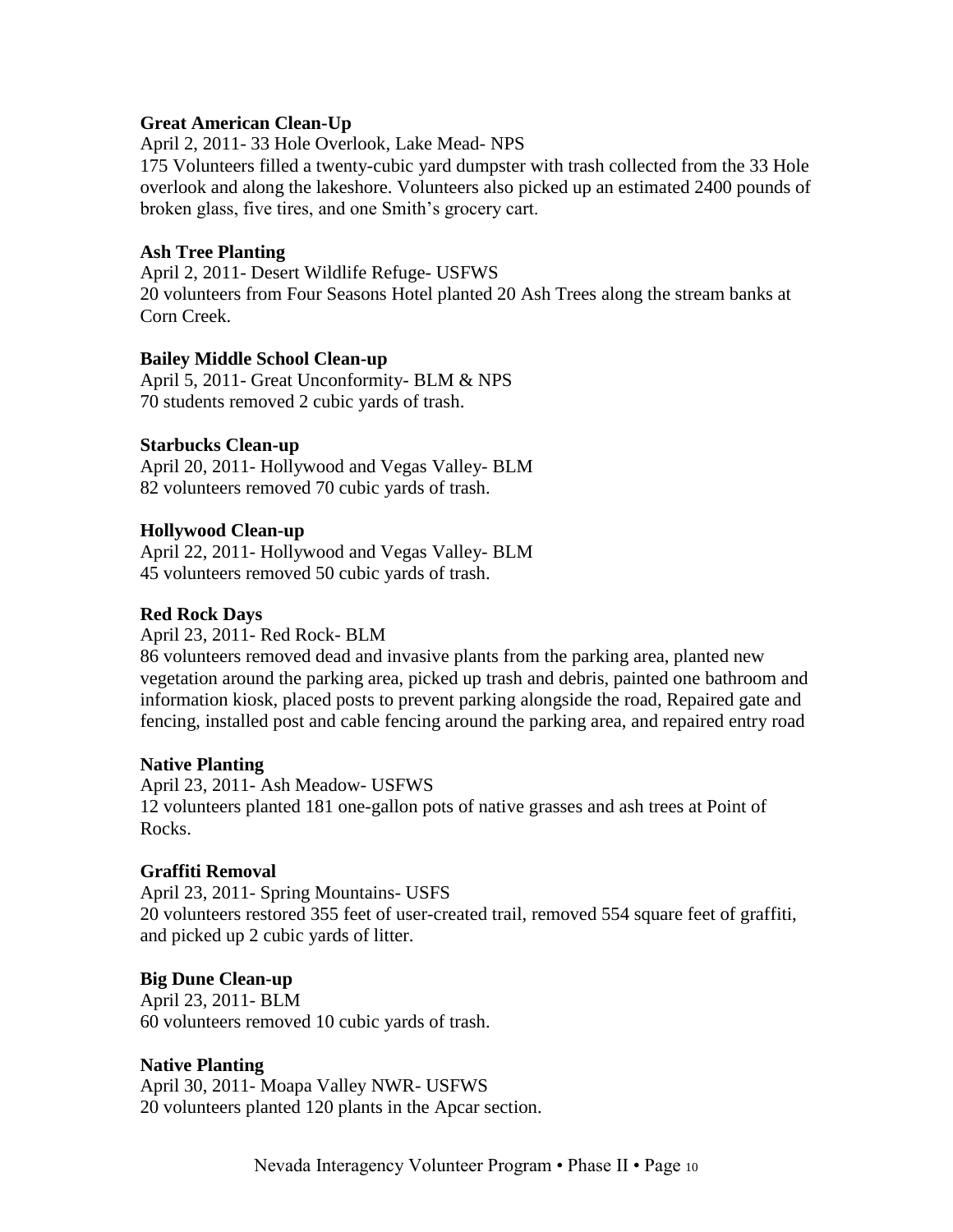#### **Willow Tree Planting**

April 30, 2011- Pahranagat NWR- USFWS 3 Volunteers and staff planted 241 plants and 180 willow tree cuttings

#### **Seed Collection**

April 30, 2011- Lake Mead NRA- NPS 17 volunteers collected 95 gallons of Cheese bush seeds. They donated 51 hours to the program.

#### **Spring Cleaning**

May 7, 2011- Spring Mountains- USFS 304 volunteers removed 3940 lbs. of litter throughout Kyle Canyon, Lee Canyon, and Deer Creek Highway. Volunteers were treated to a barbeque sponsored by the Mt. Charleston Resort.

#### **West CTA Cove Clean-up**

May 11, 2011- Lake Mead NRA- NPS 24 volunteers, including 20 9th and 10th grade students from West CTA school removed 2 cubic yards of trash from a cove on Boulder Island.

#### **Bird Count**

May 14, 2011- Pahranagat NWR- USFWS 7 volunteers assisted the refuge biologist in a statistical assessment of bird nesting activities. Volunteers and staff obtained the number and type of bird nests throughout  $\frac{1}{2}$ acre of habitat.

#### **Whispering Plant Salvage/Trail Construction**

May 16, 2011- Desert NWR- USFWS 4 volunteers donated 28 hours to preserve genetic stability at Corn Creek Station by salvaging 30 desert plants. Afterwards, the crew began construction of the 126 meter Whispering Ben trail spur.

#### **Whispering Plant Salvage/Trail Construction**

May 17, 2011- Desert NWR- USFWS 2 Volunteers donated time to the completion of the newly constructed 126 meter Whispering Ben trail spur. Afterwards, volunteers cleared brush and obstructions from other trails at Corn Creek Station.

#### **West CTA Cove Clean-up**

May 19, 2011- Lake Mead NRA- NPS 19 volunteers, including 16 9th and 10th grade students from West CTA School removed 2 cubic yards of trash from Boulder Island

#### **West CTA Cove Clean-up**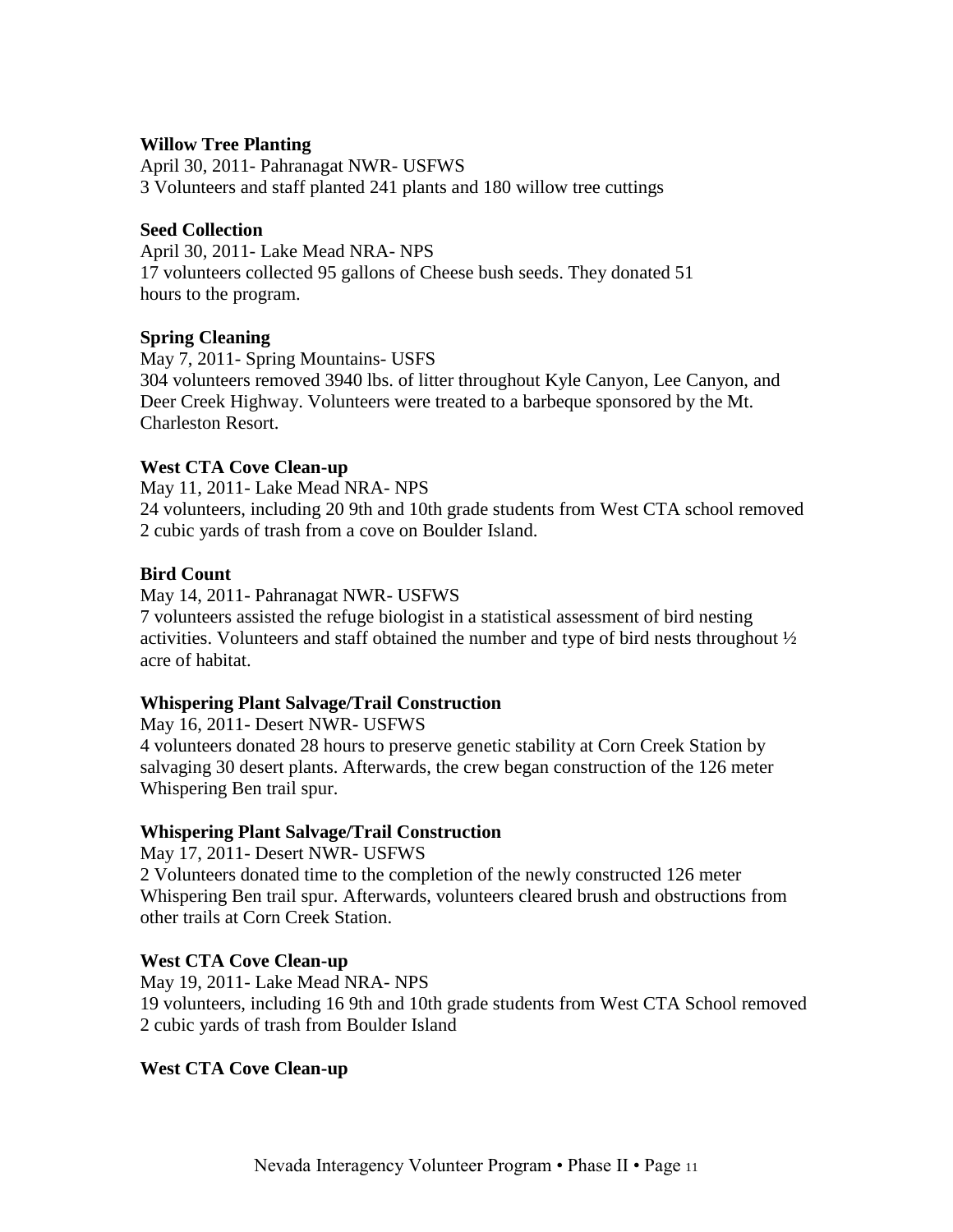22 volunteers, including 19 9th and 10th grade students from West CTA School removed 2 cubic yards of trash from Boulder Island.

# **West CTA Cove Clean-up**

May 25, 2011- Lake Mead NRA- NPS 18 volunteers, including 15 9th and 10th grade students from West CTA School removed 2 cubic yards of trash from Boulder Island

# **National Trails Day**

June 04, 2011- Spring Mountains- USFS

25 volunteers, 2 Friends of Nevada Wilderness Staff, 2 Forest Service Staff and 4 SCA Interns cleared and maintained the first mile of the Bonanza Trail which included: Clearing 13 down trees, pruning numerous branches that blocked the trail, rehabilitated 4 switch back cuts, dug out 4 water bars, cleared 6 drainage ditches, and reinforced 1 switchback corner

Task 6. Evaluate, refine, enhance, and deliver interagency volunteer orientation and training program.

Volunteer training sessions composed of numerous educational events are offered three times each year: fall, winter and spring. The IVP team completed a total of 9 successful training events. The trainings are as follows:

- 30 volunteers attended the small mammals, birds, and fossils training on October 23
- The CPR/First Aid training on November 6, 2011 was cancelled
- 8 volunteers attended small mammals, birds, and fossils training on November 13
- 23 volunteers attended the CPR/First Aid training on November 13
- 16 volunteers attended the waterfowl identification training on January 15
- 12 volunteers attended the waterfowl identification training on February 5
- 21 volunteers attended the CPR/First Aid training on February 12
- 23 volunteers attended the CPR/First Aid training on February 23
- 18 volunteers attended the natural educator training on June 18
- 18 volunteers attended the natural educator training on June 25

# **Task 7. Identify possible grant and donation opportunities to help support and sustain the program.**

The IVP project manager has been searching for appropriate donations and grants to help support and sustain the program. While no grants have been identified, the project manager has partnered with West CTA to help implement youth stewardship projects. In addition, the project manager has partnered with the City of Las Vegas Neighborhood Services to implement youth leadership projects. These youth projects are designed to help underserved youth populations get acquainted with our public lands and be motivated to give back through service learning.